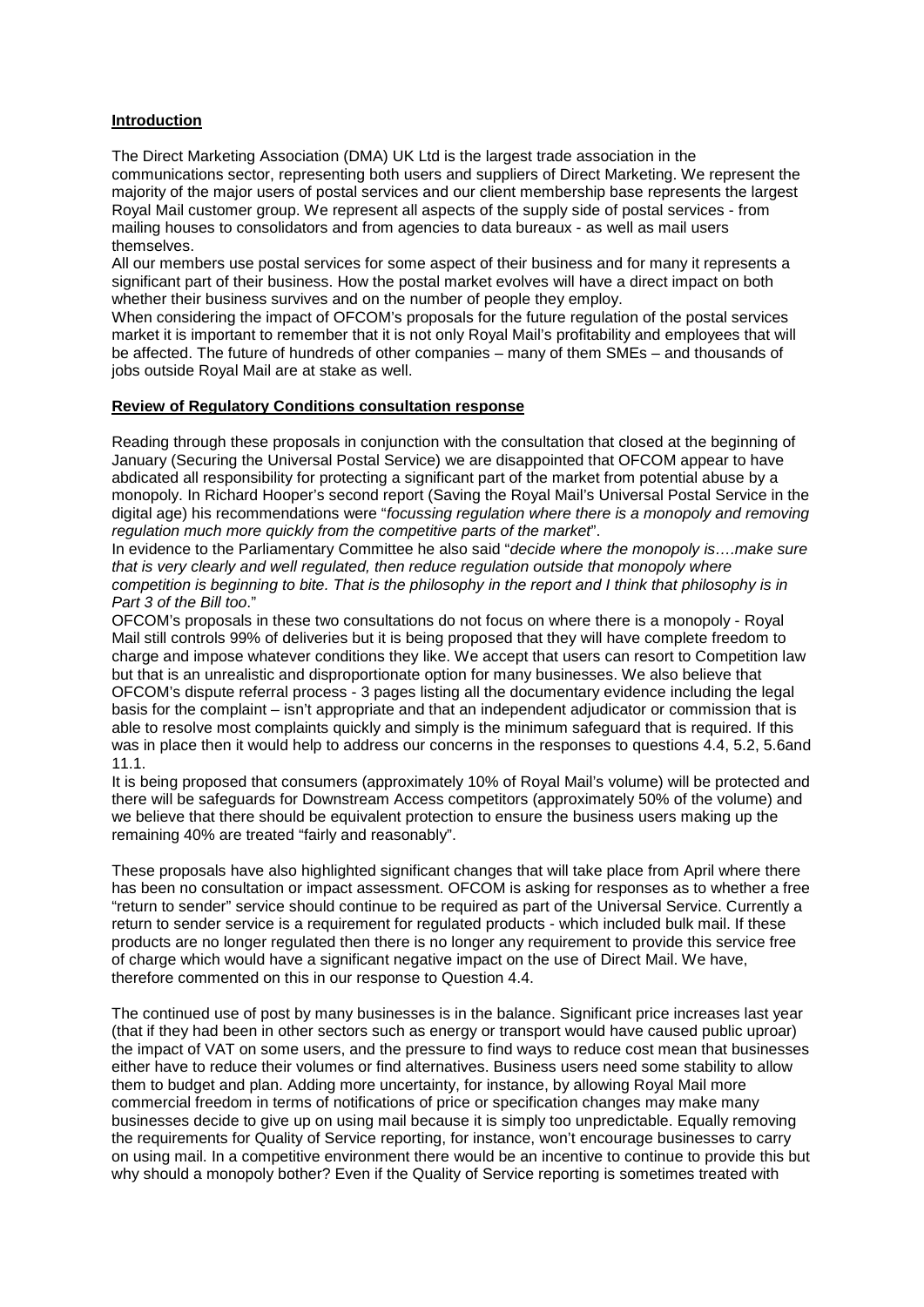scepticism at least the business customer has some reassurance that they are getting what they are paying for and might provide some basis for negotiating compensation.

We understand OFCOM's desire for "light touch" regulation but it has to be convinced that in spite of the risks it is appropriate to move from the current status straight to some of the proposals outlined in this consultation. "Proportional" regulation should also take into account the track record of how the monopoly supplier has behaved in the recent past. We don't believe that either Royal Mail or OFCOM understand the complexity of the processes and systems that are involved in the production and use of bulk mail. What might appear to be a simple change can add significant additional cost to users. Additional costs or making it more complex to use post could prove to be straw that breaks the camel's back and drive many users away from using post with a consequent impact on the provision of an affordable Universal Service. A more gradual approach that included safeguards or parameters would not only allow Royal Mail time to adapt to its new commercial freedom – and the responsibilities that come with it –but provide some stability and reassurance to bulk mail users.

Our responses to specific consultation questions are listed below.

*Q4.1 Do you agree that we have identified the correct characteristics of universal service in order to ensure that the universal service remains essentially the same? If not please identify those characteristics that should or should not be specified in the Order, and provide reasons*  We do not understand why tracking has been included as a characteristic of the universal service. The requirements are for a registered service and for an insured service and the characteristics should be as broad as possible to allow flexibility.

#### *Q4.3 Do you agree redelivery and return to sender are part of the characteristics of a universal service and should be specified in the order? Please also provide the reasons for your view.* We do believe that return to sender is a characteristic of the universal service and may be the only way that a consumer is aware that an address is inaccurate or that someone has moved. It also provides reassurance if the mail piece has confidential or valuable contents.

Re-delivery does not need to be a characteristic of the universal service because most of the time Royal Mail is operating in a competitive environment. If they don't provide a competitive service – and that includes attempting to achieve a successful delivery – then customers will simply stop using them.

### *Q4.4: Do you agree return to sender should not continue to be required to be provided free of charge? If not please provide your reasons.*

No *–* it should still be provided free of chargefor both universal service products and for bulk mail – provided there is a return address. Since Royal Mail currently provides this service we assume that the cost is taken into account in the price of the product. Removing this service effectively is a price increase and in the case of price controlled products needs to be taken into account. We do accept however that for mail without a return address that there are significant costs involved in Royal Mail handling and returning the item and we believe that a reasonable compromise is that it is only free if there is a clear return address on the envelope.

For bulk mail users a free return to sender service is an essential requirement since it

- Allows users to keep databases accurate and up to date. This is not only good practice but a requirement under Data Protection legislation
- Reduces waste and the production of unnecessary mail (a key element of the Direct Marketing industry's environmental agreement with Government). This also has the benefit of improving the return on investment and keeping advertisers using Direct Mail
- Ensures that confidential or personal information e.g. financial information is kept secure and helps to prevent fraud

DMA members would be happy to supply OFCOM with details of the benefits and cost savings derived from the returns service if required. Removing the free service would mean significant extra cost to users and reduce the attractiveness of mail for advertisers.

Removing this service is an example of a "non-beneficial" change to product specification that would have been subject to consultation, however if the proposals in this consultation are introduced then Royal Mail could implement this without notice.

*Q5.2 Do you agree with our proposed condition which specifies universal postal service performance standards? If not, please explain why.*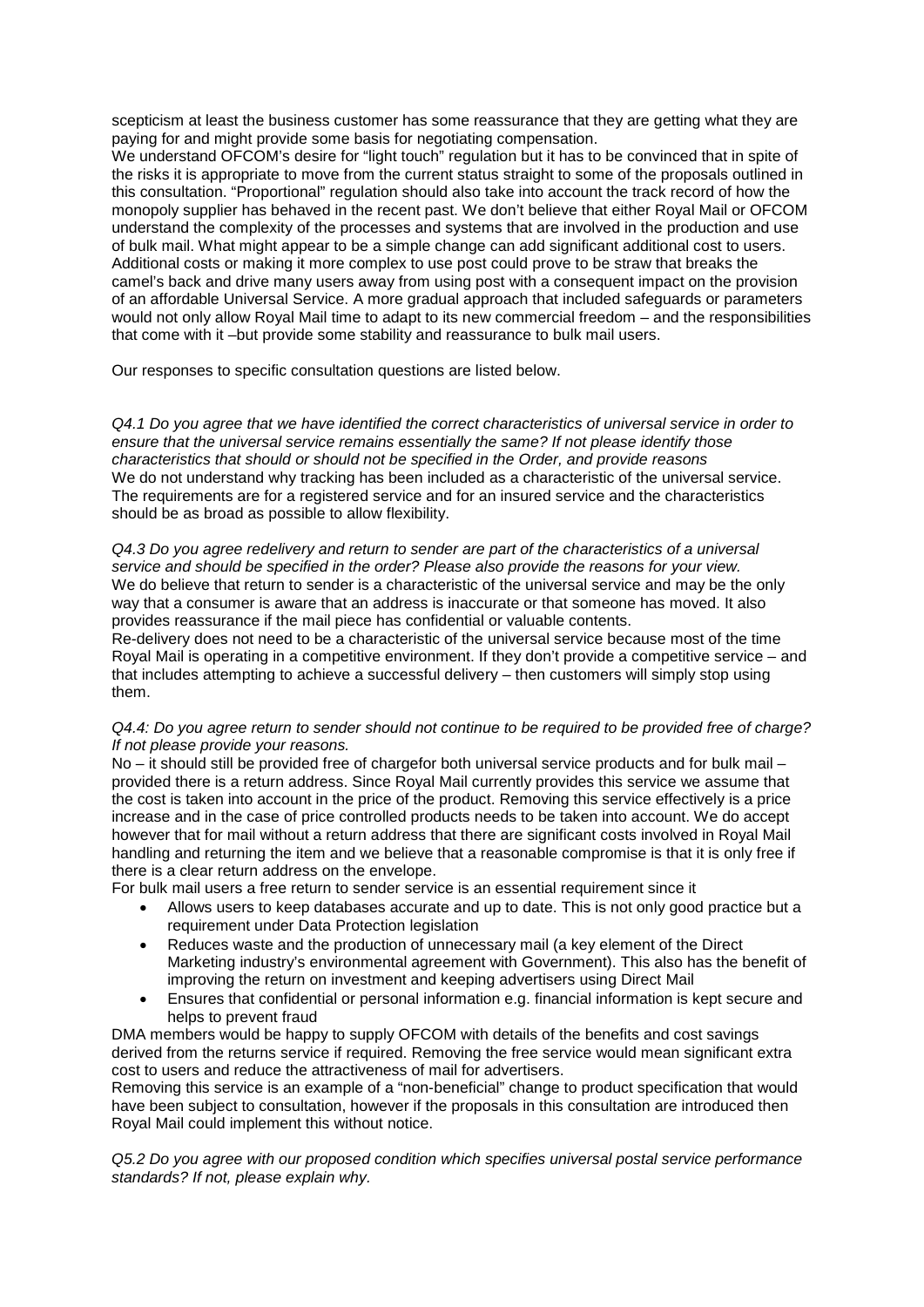No. We strongly believe that there should still be a regulatory requirement for Quality of Service reporting of some retail products that are outside the Universal Service. Contrary to OFCOM's views that there will be commercial incentives for Royal Mail to continue to measure and report on Quality of Service for non-USO products we don't believe they will – or at least not free of charge. In a competitive environment there is an incentive to provide this information but why would a monopoly bother? Even if Royal Mail does continue to monitor its Quality of Service there is no reason why it should make this information public unless there was a regulatory condition. It might choose to share the information with selected customers as part of a contractual agreement or make it available at cost but not necessarily provide it free of charge. There is also the danger that without the need to publicly report on performance that standards will be allowed to slip – particularly when there is pressure to reduce costs.

QoS information is important to postal users. Whether you are running an advertising campaign and deciding when your contact centre needs to become operational or sending out invoices you need to have confidence that mail is dropping when you expect it.

It is also likely that as a result of the new regulatory regime there will be more commercial contracts and we would hope that these would include performance standards – and compensation if these aren't met.

We recommend that there should still be a regulatory requirement to report QoS performance for some products outside the Universal Service, including a number of bulk mail products.

#### *Q5.4 Do you agree with our proposal to reduce the notice period for price and non-price changes to universal services to one month? If not, please provide evidence to support your view.*

Some of the issues that we raise in our response to question 5.6 apply here as well but SMEs are more likely to be using universal service products. We would question whether one month's notice of price changes is long enough for many small businesses but of more concern are the "non price" changes. A "non price" change covers something minor to a fundamentally different way a product has to be treated or processed. It might mean software changes or even buying or upgrading equipment such as a franking machine. Because this covers such a wide range of possible changes we believe that you have to allow for the worst case and that there should be 3 months notice for both price and non-price changes.

#### *Q5.6 Do you agree with our proposal not to impose any notification and publication requirements on Royal Mail in respect of retail non-universal services? If not, please provide evidence to support your view.*

No. Although OFCOM believe that Royal Mail would provide "reasonable" notification of changes we believe that they do not understand the complexity of the processes and systems that are involved in the production and use of bulk mail. The "delivered by Royal Mail" proposal is just the latest in a series of proposed changes from Royal Mail that prove that they do not understand or appreciate how their customers use mail or how their businesses operate.

Our members are adamant that for both notification of price and non-price changes there needs to be a statutory minimum of 3 months. We don't intend to provide detailed evidence in this response but DMA members would be happy to provide specific details of what is involved when implementing a price change or changes to product specifications. Examples of some of the reasons why DMA members need a 3 month notice period are shown below:

# Price notification

- For suppliers existing contractual arrangements e.g. Government contracts require 3 months notice of price changes. While it will be possible to renegotiate terms to reflect a different regulatory regime this will take up to a year to take effect
- Campaign planning and budgeting. A Direct Mail campaign can easily take more than 3 months to implement and a price change would mean revising volumes to suit the budget. In some cases print (or paper) would have been ordered and there could be additional data costs as well (new data extracts and revised targeting to match lower volumes – that can also then impact timings). The whole return on investment could change and make the campaign unprofitable. With this kind of uncertainty there is a real risk that users would move away from using Direct Mail. (NB price increases could also impact response handling too).
- A "price change" isn't simple often a product has multiple variations that mean that you are in reality talking about many price changes that need to be worked through and to recalculate how the new prices compare with other products and products from other suppliers. This also involves IT changes that in large organisations often need to be scheduled.